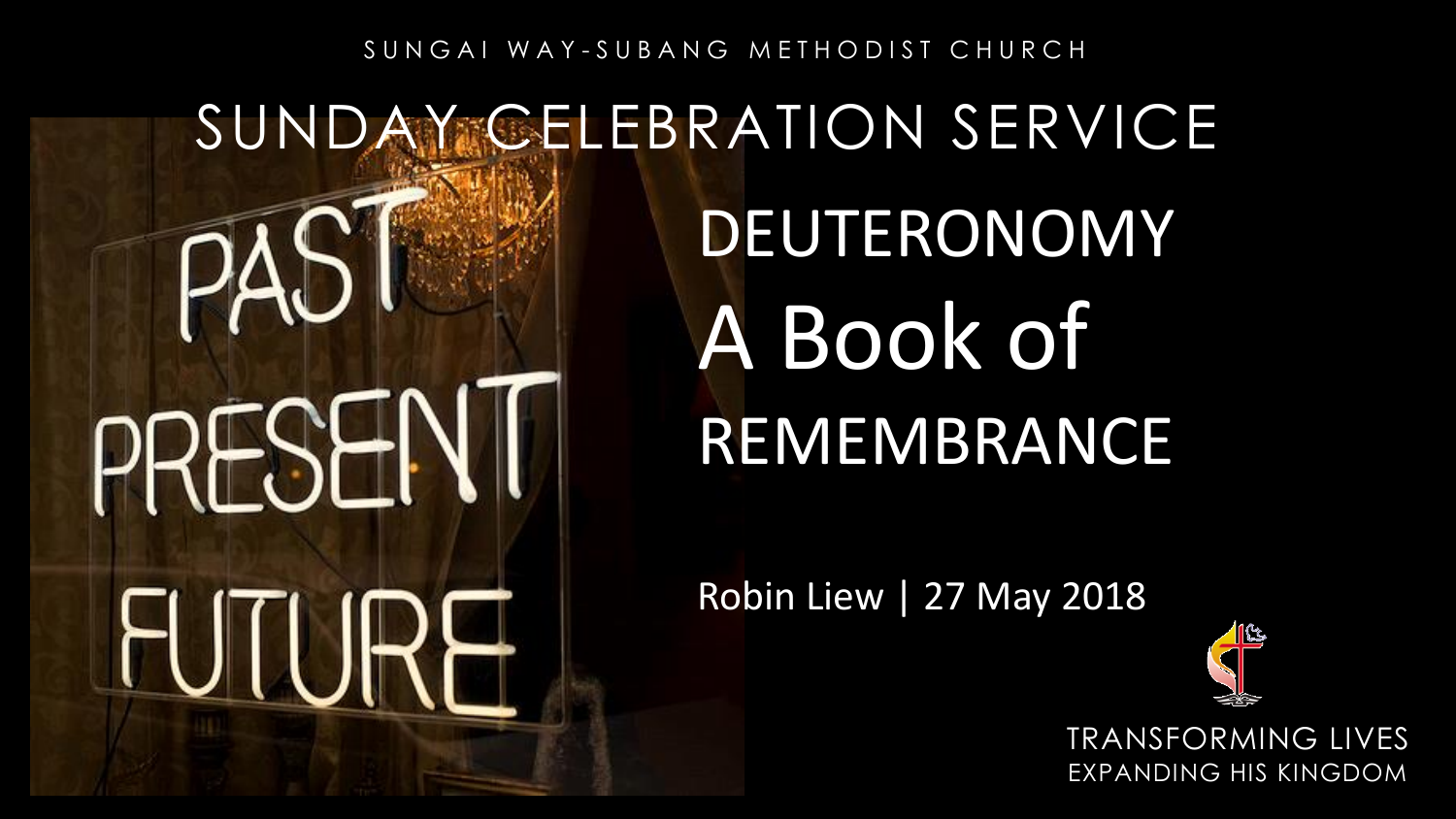



- Deuteronomy is the name given to the fifth book of the Pentateuch by the English translators.
- The name comes from the Greek: *Deuteros*, meaning "second" and Nomos, meaning "law"
- However, the book does not record a second law, but the repeating of the original law for the second generation.

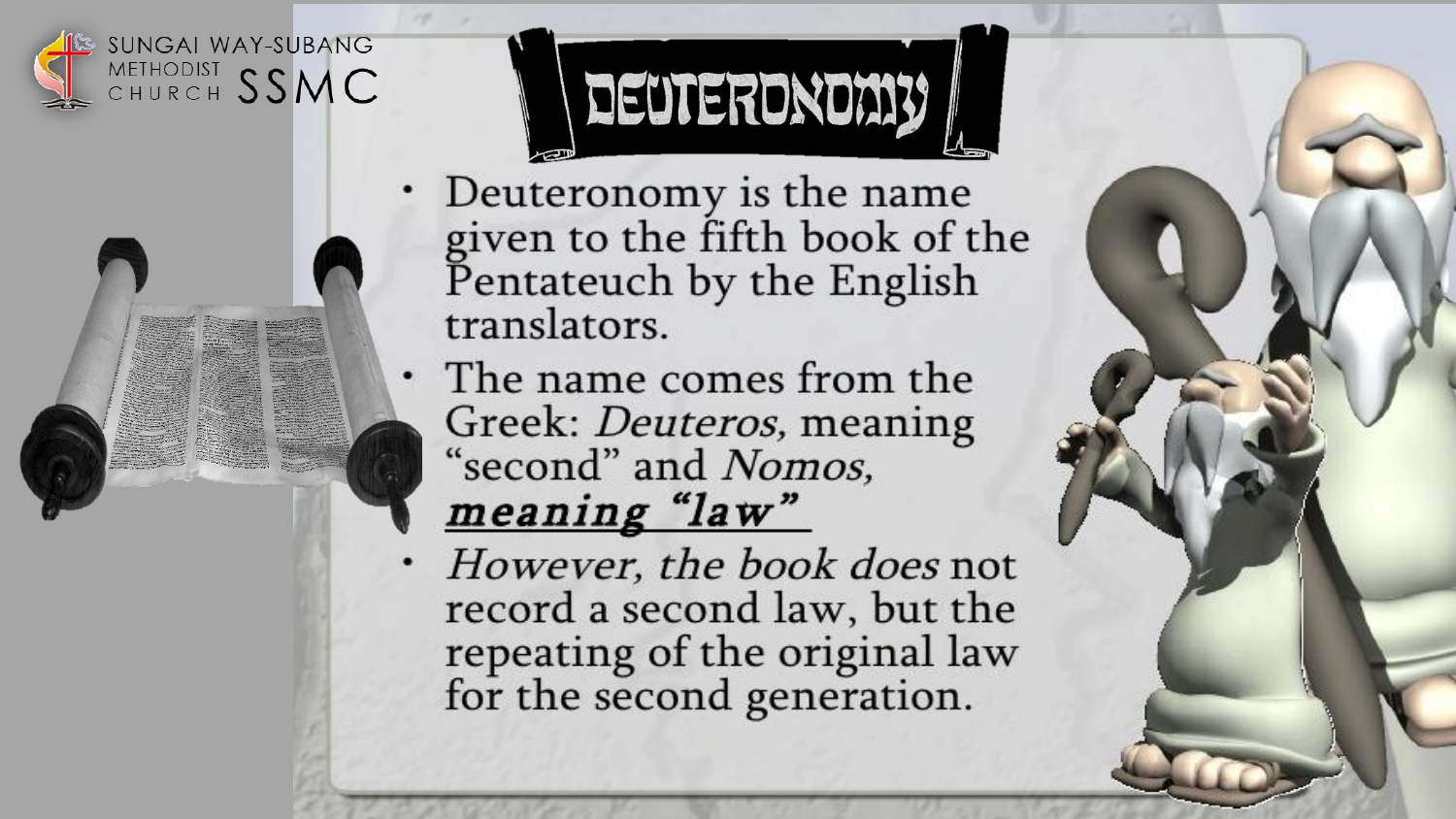



- **Repetition of the To***ra***h**
- **Re commissioning of the Torah of God to the people received at Mount Sinai 40 years earlier**
- **Covenant "I will be your GOD and you will be my people"**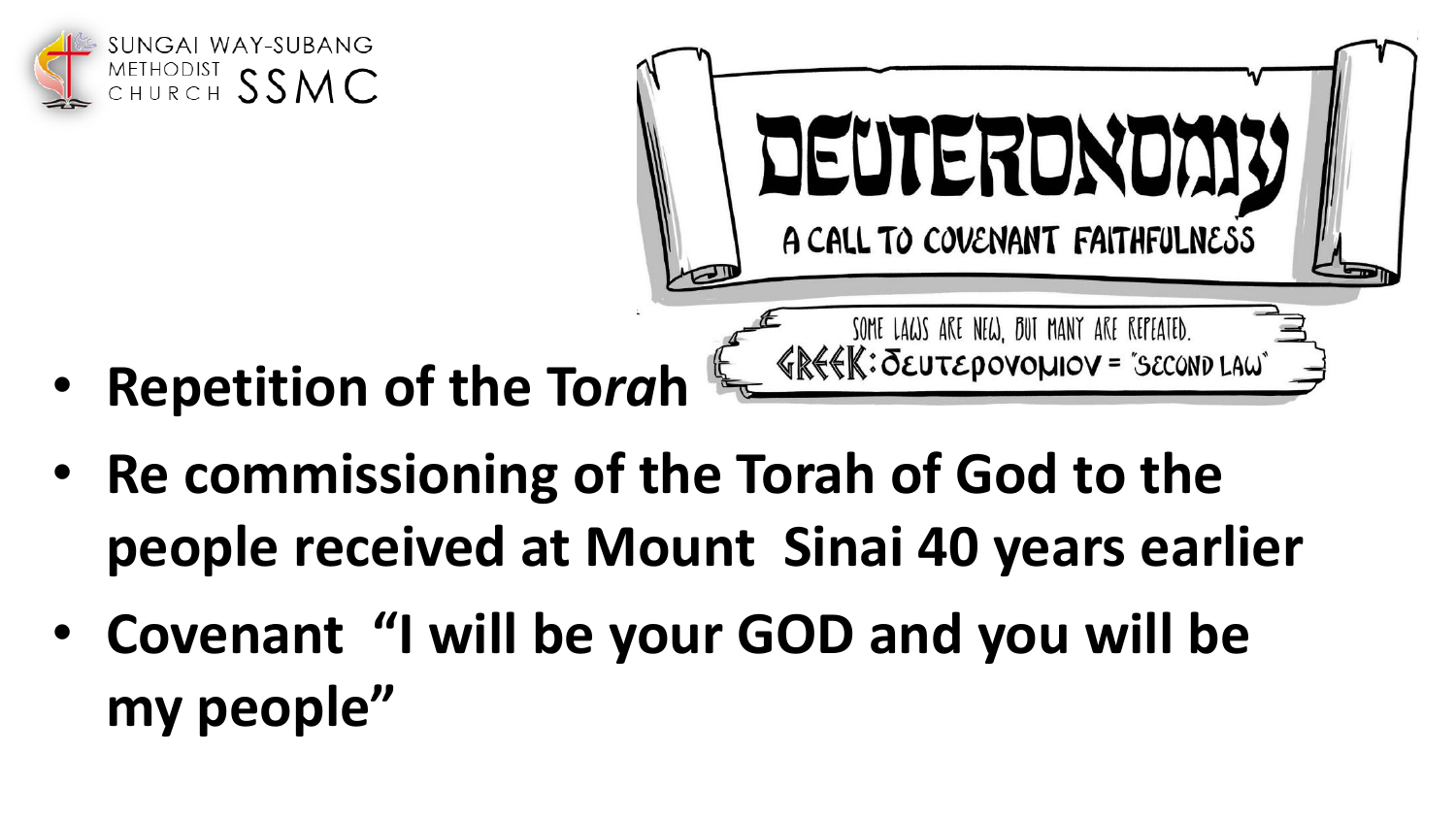



#### **Deut 1 : 3, 4, 5 In the fortieth year …… after defeating Sihon king of the Ammorites and Og king of Bashan.**

**East of the Jordan , in the territory of the Moab, Moses began to expound this law….**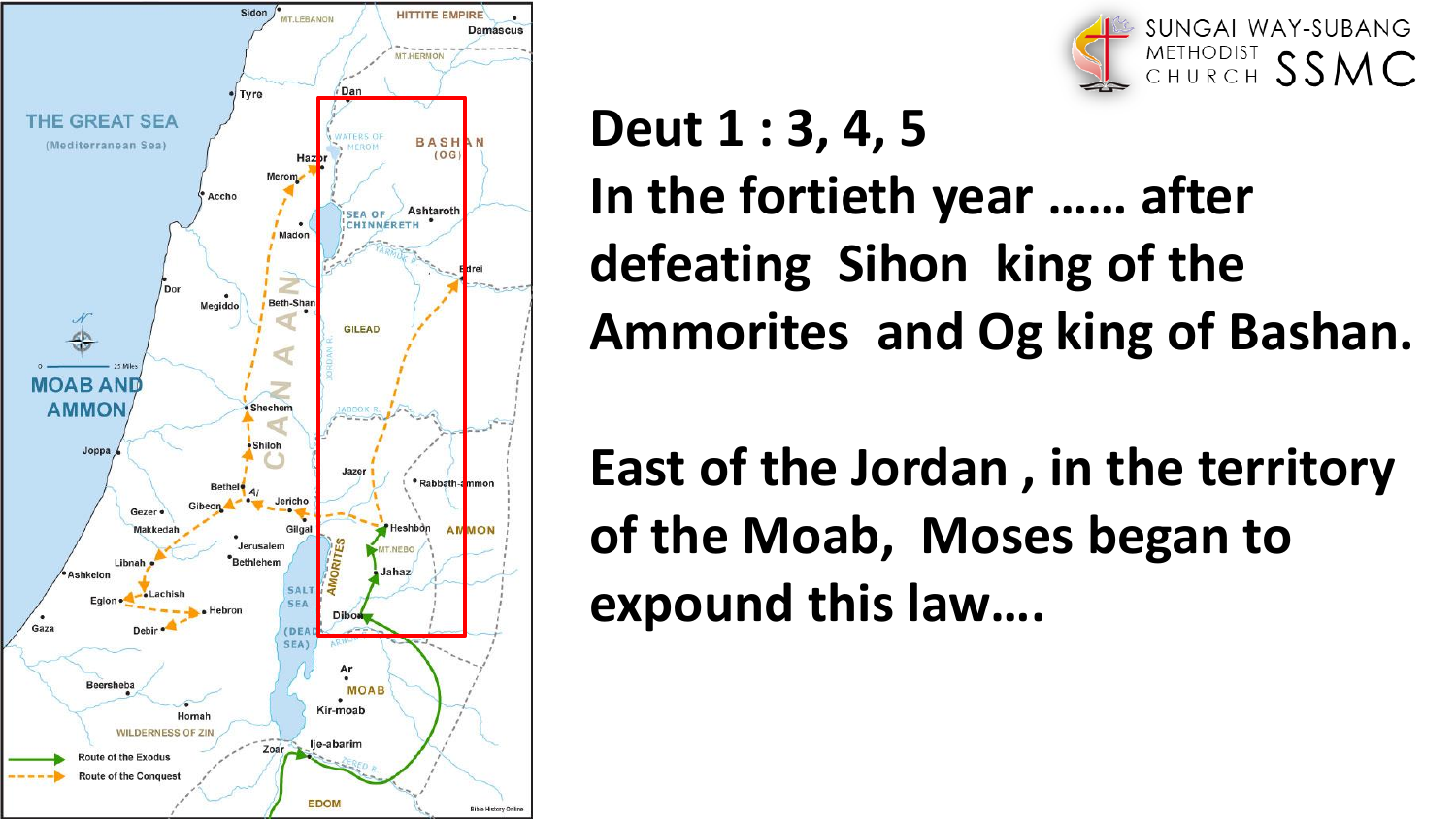

**SUNGAI WAY-SUBANG** CHURCH SSMC

• **Sermon # 1 The Past (1-4)** • **Sermon # 2 The Present (5-26)** • **Sermon # 3 The Future (27-30)** • **Sermon # 4 Final Words (31-34)**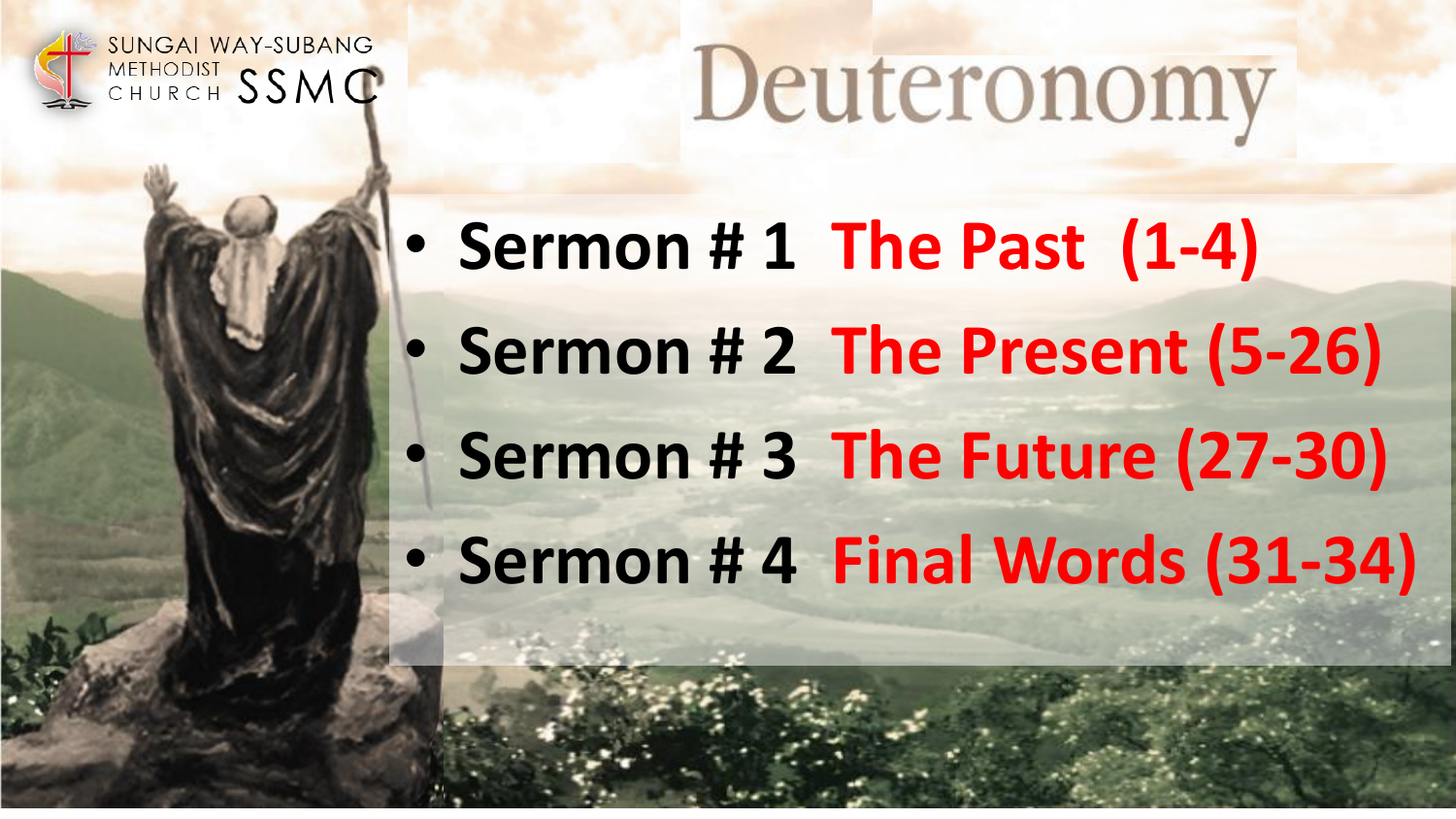

### **REMEMBERING THE PAST**

- Kadesh Barnea  $-12$  spies and unbelief
- Wanderings in the desert  $(2<sup>nd</sup> – 38<sup>th</sup>$  year) cross the Zered valley
- Consequence of sin/rebellion **Deut 2:14-15**
- Obedience commanded (example Baal Peor - **Deut 4:3**) , idolatory forbidden, The Lord is God

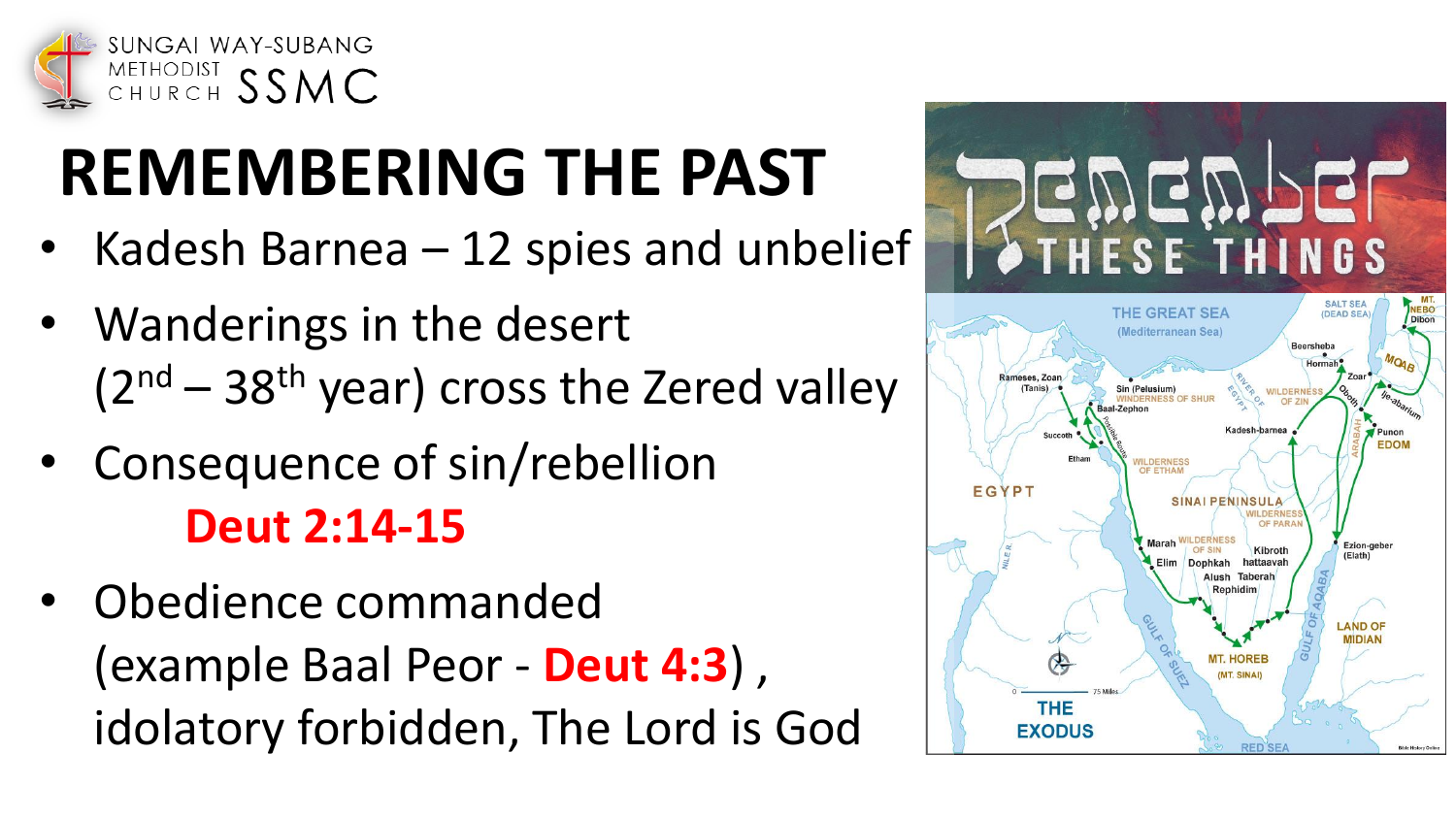

# **REVIEWING THE PRESENT**

- Introduction of the Law
- Love the Lord your God **Deut 6:4-5**
- Do not forget the Lord **Deut 8: 11-18**
- Despite stiff-necked people **Deut 9:7-29**  (Horeb, Taberah, Massah, Kibroth-Hattaavah, Kadesh Barnea)
- Live as God's people by following His ways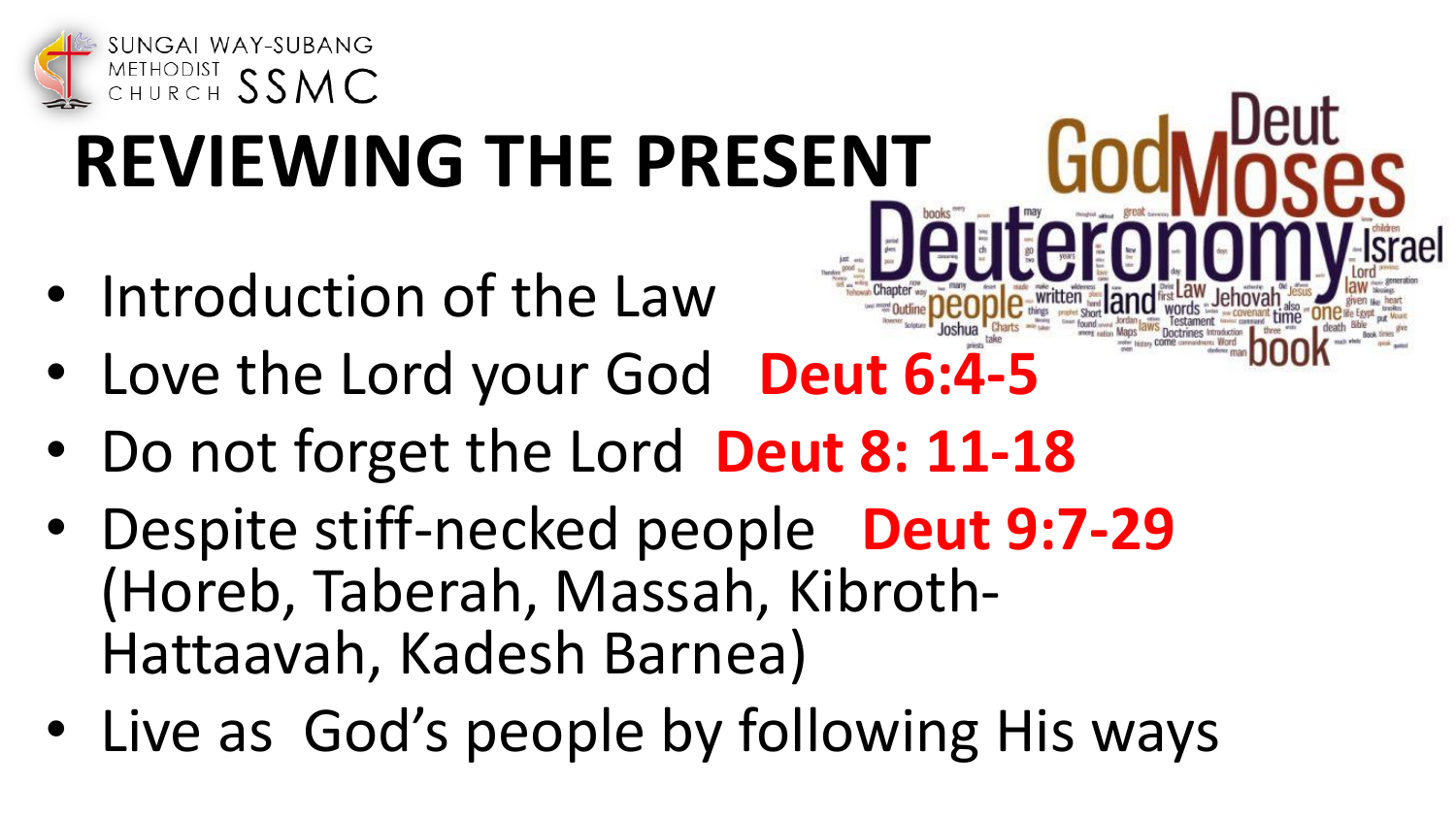

### **REVEALING THE FUTURE**

- Consequences Curses and Blessings
- Presumption forewarned **Deut 29:19**
- Restoration promised **Deut 30:1-10**

# **ISSINGS & CUR**